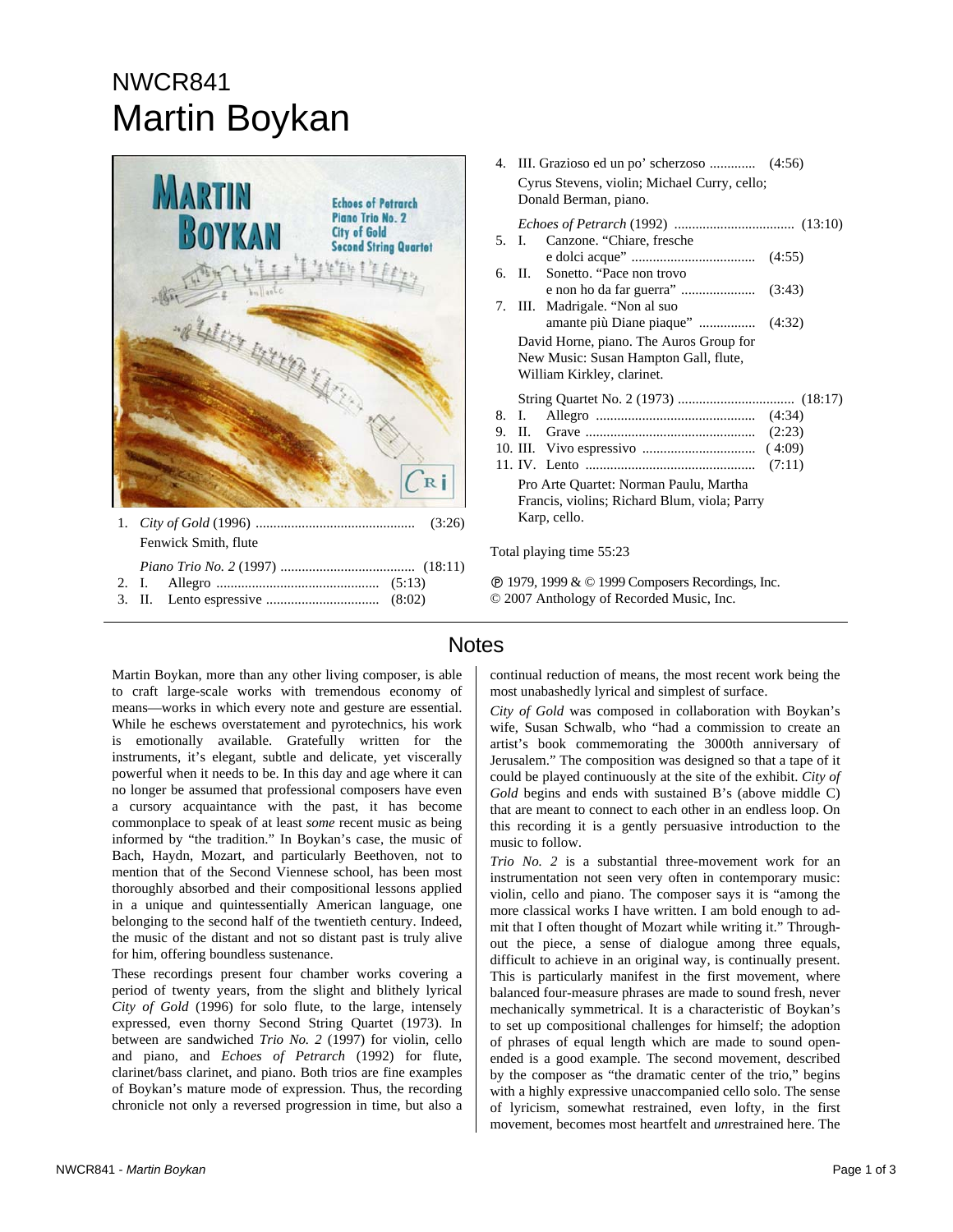violin's concluding paraphrase of the cello solo brings the movement to a satisfying close, and is absolutely right and unpredictable at the same time. Movement three, marked *grazioso ed un po' scherzoso*, comes as a playful contrast, injecting into the dialogue an element of humor that at times turns sardonic.

As might be expected from the literary association, *Echoes of Petrarch* is primarily a pastoral work. The composer writes, "I would be gratified to have captured something of Petrarch's sensibility, but although his poetry was highly suggestive to me, I allowed the music to take its own course." Written for an Italian tour of the New York New Music Ensemble, it opens with a Canzone that captures the valedictory longing of the aging poet wishing to be buried alongside the "clear, fresh, and sweet waters, where she who alone to me seems woman rested her lovely limbs." The second movement (Sonnet), marked *Agitato*, reflects the poet's extremities of feeling —"I fear and hope, I burn and freeze; I touch nothing, and embrace the whole world; I see without eyes and scream without a tongue; I wish to die and beg for help; I feed on sorrow, and laugh with tears; To such a state, my Lady, you have brought me." It provides a wild and biting contrast to the placid surrounding movements. For Boykan, the third movement, Madrigal, describes "a moment of rapt contemplation." Just as the text, an evocation of Diana washing her veil, provides subtle echoes of the extremes of the sonnet ("...in the midst of icy waters; such that she made me tremble with an amorous chill, now when the heavens burn."), so the music at times recalls the agitation of the Sonnet within its prevailing tone of reflection.

With the *String Quartet* (dedicated to the late composer Seymour Shifrin, a friend, colleague, and kindred spirit), we journey backwards to a more turbulent time, reflected in both the surface and structure of the work. The first three movements are meant to be heard as open-ended in various ways leading inexorably to the finale—an extensive Lento. In essence, these three movements form a giant upbeat (anacrusis) to the fourth. Unlike the slow movements of the preceding works, this Lento has an element of unresolved tension, perhaps even *Angst*, made all the more compelling by the extremely unsettled context provided by what preceded them.

As Boykan states in his notes to the premiere recording, "the first movement begins with a rapid-fire succession of ideas leading to an unusually early climax. A short slow movement follows—too short, in fact, to be complete. It is to be continued at the end of the quartet. The third movement is a fast scherzo which leads into the last movement without any pause (indeed, with a phrase overlap)." I would add that the climaxes of both the first and third movements highlight unison writing for the quartet. In keeping with the preparatory nature of the first three movements, these unisons turn out to be foreshadowings of the prominent octaves that appear (for the first time) in movement four. The composer speaks of these as "expressive moments," attempting "to invest this interval, avoided in much contemporary music, with the significance of a 'diabolus in musica'." The almost Webernian ending of the first movement is a transition to the starkly expressive *Grave*. Here, the texture is very spare, leaving room for the fullness to come in movement four. This small utterance has an austere, otherworldly beauty, a beauty shattered by the slashing intensity of the scherzo, which follows without pause. After all this instability, the finale takes on the added weight of an arrival following a long and eventful journey. Characteristically, however, Boykan simultaneously creates and undermines this stability: "The concluding *Lento* is divided into four equal sections, marked by rhyming cadences. But against this even background, the music is unevenly paced, so that the sections seem unequal in length." As the quartet ends, we are left with a hard-won yet equivocal resolution.

As you'll hear, Martin Boykan is a composer incapable of easy solutions. He has enough regard for his audience to assume they'll join him as he aspires to "the precision and emotional breadth of the great tradition." Aspirations are well and good, but achievements, such as this music, are even better! I invite you to celebrate the achievements of this most rewarding American composer.

## *— Ross Bauer*

**Martin Boykan** (*b* 1931) studied composition with Walter Piston, Aaron Copland and Paul Hindemith, and piano with Eduard Steuermann. He received a B.A. from Harvard University, 1951, and an M.M. from Yale University, 1953. In 1953–55 he was in Vienna on a Fulbright Fellowship, and upon his return founded the Brandeis Chamber Ensemble whose other members included Robert Koff (Juilliard Quartet), Nancy Cirillo (Wellesley), Eugene Lehner (Kolisch Quartet), and Madeline Foley (Marlborough Festival). This ensemble performed widely with a repertory divided equally between contemporary music and the tradition. At the same time Boykan appeared regularly as a pianist with soloists such as Joseph Silverstein and Jan DeGaetani. In 1964–65, he was the pianist with the Boston Symphony Orchestra.

Boykan has written for a wide variety of instrumental combinations including four string quartets, a large concerto for large ensemble, many trios, duos and solo works, song cycles for voice and piano as well as voice and other instruments and choral music. The Salt Lake City Symphony premiered his symphony for orchestra and baritone solo in 1993. His work is widely performed and has been presented by almost all of the current new music ensembles including the Boston Symphony Chamber Players, The New York New Music Ensemble, Speculum Musicae, the League-ISCM, Earplay, Musica Viva, and Collage New Music.

He received the Jeunesse Musicales award for his String Quartet No. 1 in 1967, and the League-ISCM award for *Elegy* in 1982. Other awards include a Rockefeller grant, NEA award, Guggenheim Fellowship, and a Fulbright, as well as a recording award and the Walter Hinrichsen Publication Award from the American Academy and National Institute of Arts and Letters. In 1994 he was awarded a Senior Fulbright Fellowship to Israel. He has received numerous commissions from chamber ensembles as well as commissions from the Koussevitzky Foundation in the Library of Congress, and the Fromm Foundation.

At present Boykan is the Irving G. Fine Professor of Music at Brandeis University. He has been composer-in-residence at the Composer's Conference in Wellesley, and Visiting Professor at Columbia University, New York University, and Bar-Ilan University in Israel. He has served on many panels, including the Rome Prize, the Fromm Commission, the New York Council for the Arts (CAPS), and the Virginia Center for the Creative Arts. Over the years, he has taught many hundreds of students including such well-known composers as Steve Mackey, Peter Lieberson, Ross Bauer, and Marjorie Merryman. In 2001,

*Perspectives of New Music* is planning a special issue in honor of his 70th birthday.